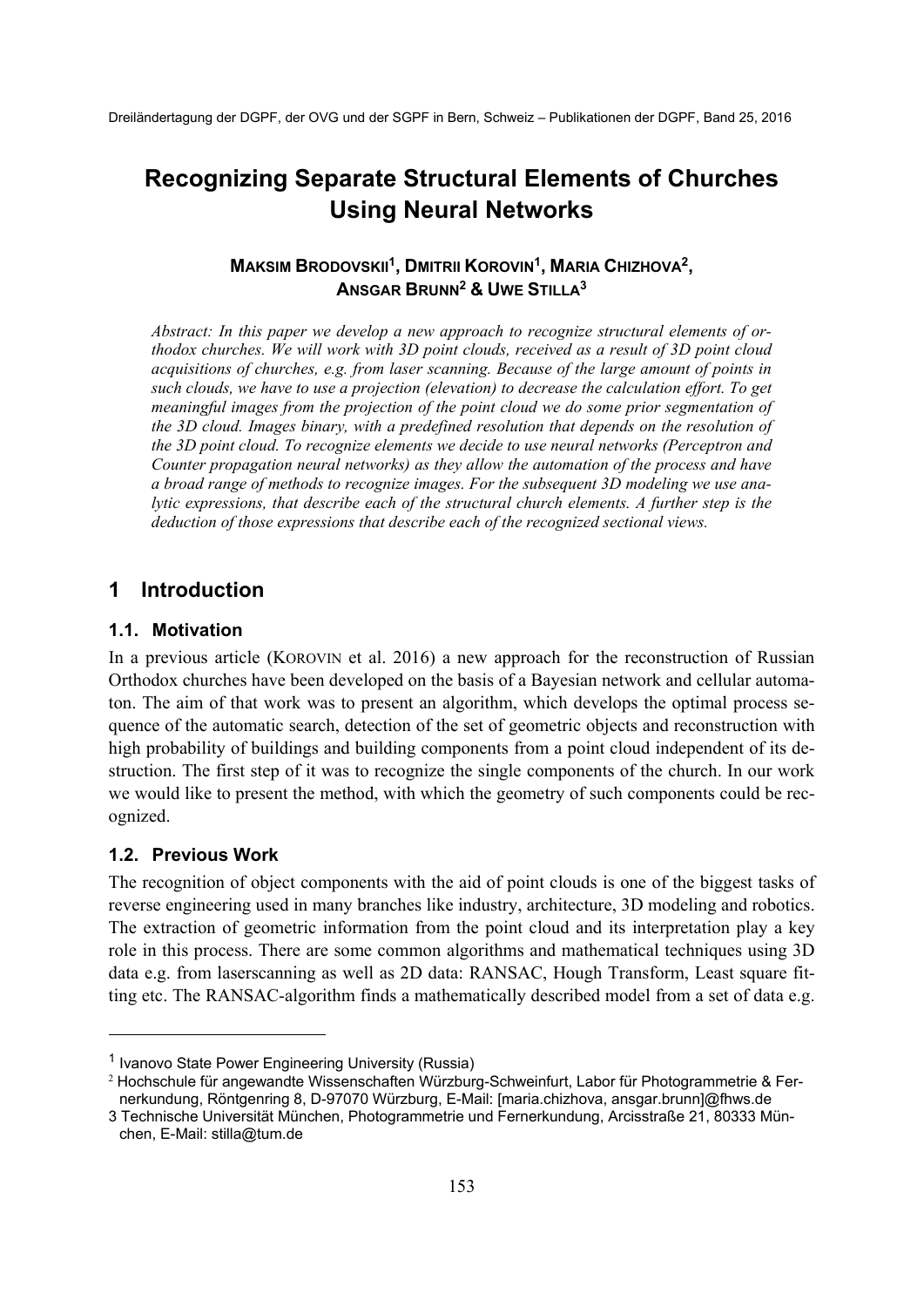laser scanning point data and estimates the model parameters by the interpretation of data as inliers (belong to model) and outliers. The algorithm has its advantages and disadvantages. Advantages are:

- robust model estimation
- feasibility to find a geometric object in a noisy point cloud

Disadvantages are:

- the algorithm can estimate only one model and is not suitable for complex objects,
- the algorithm correctness depends from the number of iterations and mistake threshold,
- $\bullet$  time involved.

SCHNABEL et al. (2007) uses an efficient RANSAC for the fitting of geometrical forms. The algorithm finds a best-fit geometrical form from candidates for the surface.

Hough Transform is a common method for detecting simple shapes like straight lines and circles in digital images, a 3D-shape evaluation (e.g. Kernel-based Hough Transform) can be used for simple geometric shapes like plane, cylinder and sphere. Geometries detection from point cloud with Hough Transform is presented in VOSSELMAN et al. (2004) and RABBANI et al. (2005). It is possible to find curves, too. However, the algorithm is generally suitable for simple forms and has some limitations like:

- the object size must be relative big, because the number of votes can fall to neighboring objects;
- the large number of model parameters can lead to mistakes;
- the quality of data plays an important role for algorithm efficiency (data denoising is preferred)

The method of least square fitting have been considered in AHN (2004). MARSHALL et al. (2001) presents an algorithm for the least squares fitting of spheres, cylinders, cones, and tori to point data. Although the least square method became a standard method for model estimation, it is not robust and can lead to the finding of incorrect model by noisy dataset. Huber (1964) developed in his work the method of robust parameter estimation. The assumption of this method is an explicit parameter modeling, which we do not need using neural networks.

The fitting of architectural models is considered in CANCIANI (2013). The method bases on the modelling paths definition, i.e. the profile of single component was extracted by the point cloud, analytical described. Then a building component is generated from knowledge-based model of profile line using different paths like circular, square, octagon etc. In ALBY & GRUSSENMEYER (2012) the architectural elements were modeled using the comparison of a knowledge-based model with the point cloud: a geometric primitive was closely adjusted to the point cloud and the surface distance for more as 90% of, by geometric primitives simplified, model within 5 cm of the point cloud becomes a resulting model.

An interesting algorithm of a surface fitting from unorganized, sparse, noisy point cloud using neural networks based on regression algorithm is presented in YUMER & KARA (2012). A free form surface was generated from a 3D point sets through a parametric embedding and tessellation in 2D-coordinates space. Then a neural network will be trained to learn a mapping by corresponding 3D to 2D coordinates, resulting in the synthesis of 2D surface in the model space. The activation function effects at the same time on the surface on the resulting surface.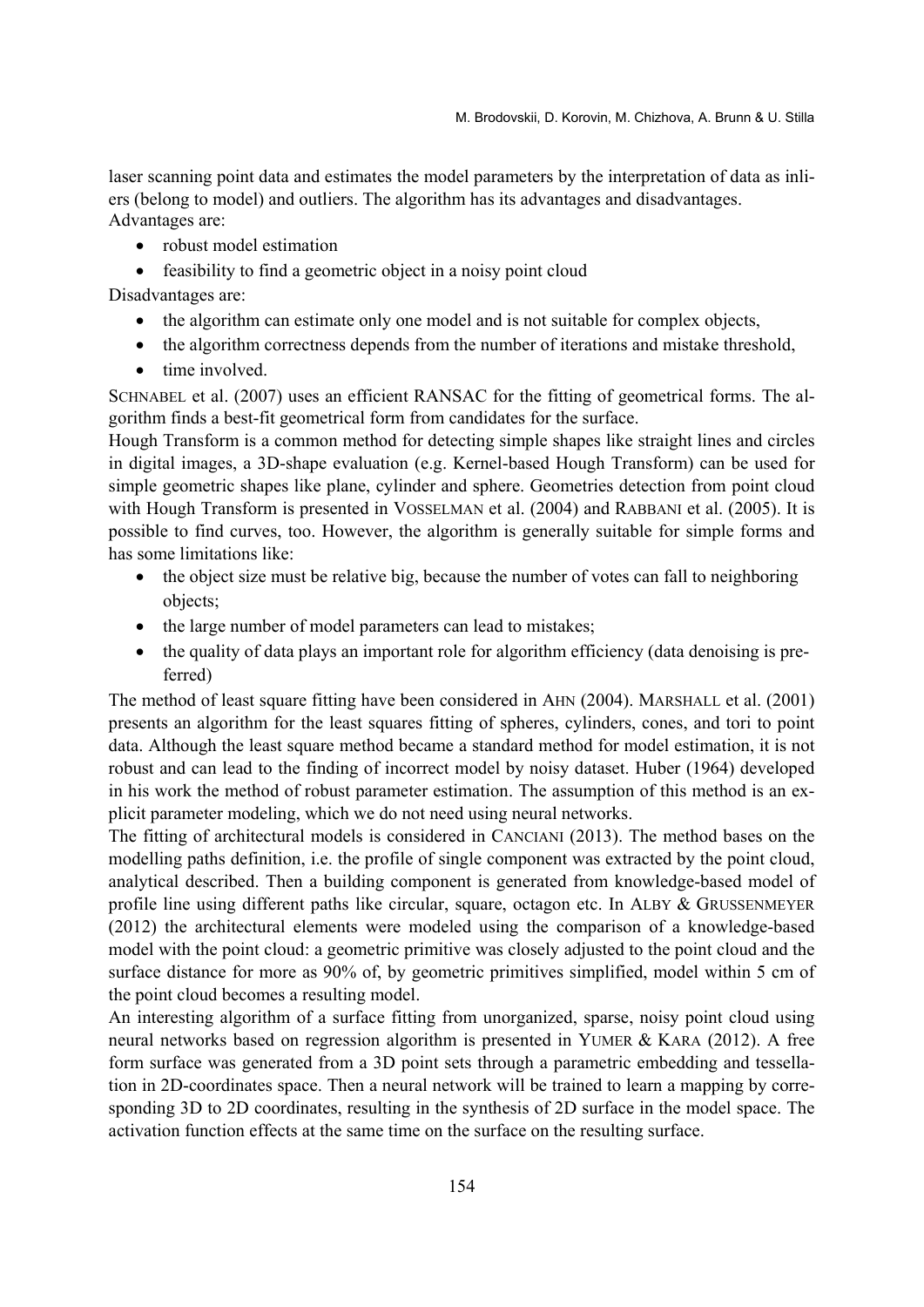ALEXANDRE (2014) presents different ways to train convolutional neural networks (CNN) with RGB-D data (color and depth). The approaches of independently for each channel trained CNN and by transfer learning trained CNN have been compared and analyzed. A wide investigation of neural networks is considered in CICHY et al (2016). The human brain capacity to recognize visual object has been presented through Deep Neural Networks based on anatomical analyses. The aim of our work is to recognize complex structural components, which cannot solve as geometric primitives.

# **2 Preprocessing and data preparation**

### **2.1 Prepared data**

The patterns for the training of neural network are symmetrical black-white 2D images of church structure elements that illustrate vertical and horizontal projections of its elements.

The input data are point clouds of church individual structural elements with the correct orientation, i.e. they are straight with no tilting. In our case, these elements are the domes, roofs and crosses. For pattern recognition, we will use 2D images, because it drastically reduces the computation due to a significant reduction in the number of points considered. These images will be black and white. Black pixels will correspond to the points of the point cloud. All other pixels are white.

In our work we have simulated in raster graphics editor Adobe Photoshop the point cloud cuts of structural elements (Fig. 1d) with taking in account the average resolution (with distance between closest points), which is usually suitable by laser scanning of such elements, and possible noise. Moreover, we try our algorithm with real laser scanning data namely point cloud cuts from Russian Orthodox Church in Wiesbaden (Germany) using 3D scanning software Trimble Realworks.



Fig.1a: Point cloud of the Russian Church in Wiesbaden



Fig.1b: Vertical projection (cuts on different distances) of the whole **Church** 



Fig.1c: Horizontal projection (cuts on different heights) of the whole Church



Fig.1d: Simulated vertical projection of the cupola

### **2.2 Processing of 3D point cloud (obtaining 2D black and white images)**

Our first task is to get proper 2D image. To do this, we will use the vertical and horizontal projections. The horizontal projections will be secondary, as they will be used to obtain information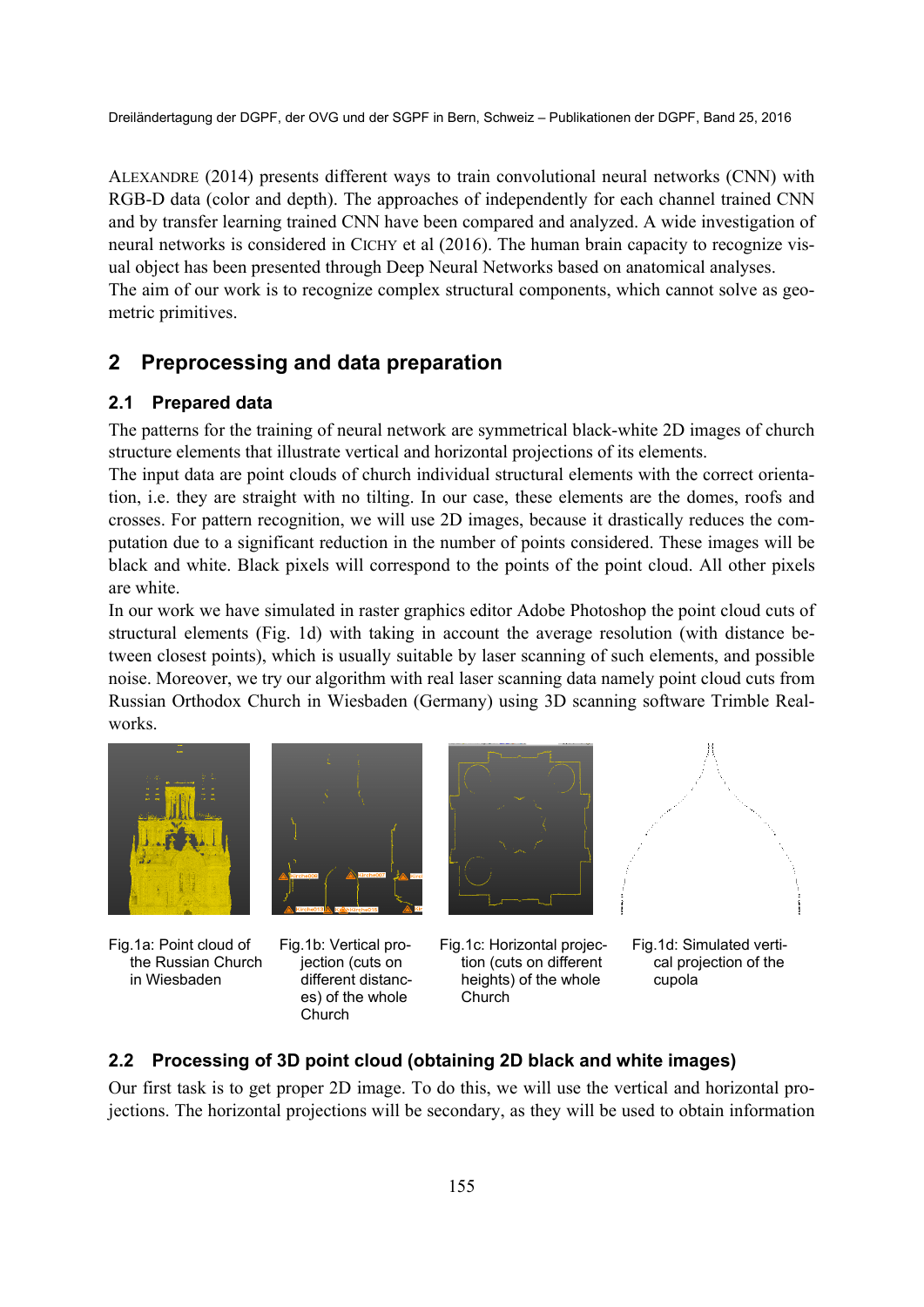about analyzed object. In our case, there could be two types of the horizontal projections: a circle and a polygon. If the horizontal projection is a circle, we are dealing with body of rotation, and to obtain the desired vertical projection we should find a section, that would pass through the center of the circle. If the horizontal projection is a polygon, in general, the section for vertical projection would be parallel to one of the polygon sides. In polygon is a rectangle, the section for vertical projection would be parallel to the longest (or shortest) polygon side. If the polygon is not a rectangle, the projection would pass through the polygon center and intersection of two sides.

Thus, upon obtaining a horizontal projection, we should detect what is it, a circle or a polygon. One of the main differences between a polygon and a circle is presence of intervals that lie along lines. Thus, with the help of Hough transformation we could calculate the number of points that lie on such intervals. Using a predetermined threshold value for quantity of points on a segment (for example, 5 points) we can determine the number of such segments. Hough transformation also could help us to determine the analytical formulas for those lines. Using these formulas we could calculate the angles of the polygon and determine, is it a rectangle or not. The longest side of a polygon can be determined by the highest number of points that belong to the corresponding line that defines the segment. As to the center of a circle or polygon, it can be determined as mass center of black points on horizontal projection (1). Thus, using the horizontal projection, we can get the desired vertical projection, which we could use as the image for recognition. However, to increase the probability of correct recognition we could "improve the quality" of the resulting image, i.e. increase the density of black pixels. If horizontal projection is a circle, we could rotate the section plane  $\lambda$  (for vertical projection) that pass through the center of circle, with a certain step  $\alpha$  (for example, 1 degree) and project this section on the plane  $\delta$  so that the position of the line corresponding to the center of the circle remain constant (Fig. 2a). When the horizontal projection is a rectangle, we could move the section plane  $\lambda$  (for vertical projection) along the side, that is perpendicular to this section, with a certain step *h* (for example, 1 pixel). The vertical projection plane  $\delta$  remain constant during moving of the section plane  $\lambda$  (Fig. 2b).





Fig. 2a: Increasing density for circle projection Fig. 2b: Increasing density for rectangle projection

# **3 Image recognition using counter propagation neural network**

### **3.1 Outline of the method**

Counter propagation neural network operates on the principle "winner takes all". It enables to apply clustering of input images and on the output it supplies the number of cluster for an input image. Counter propagation neural network consists of two layers: Kohonen layer and Grossberg layer (Fig. 3).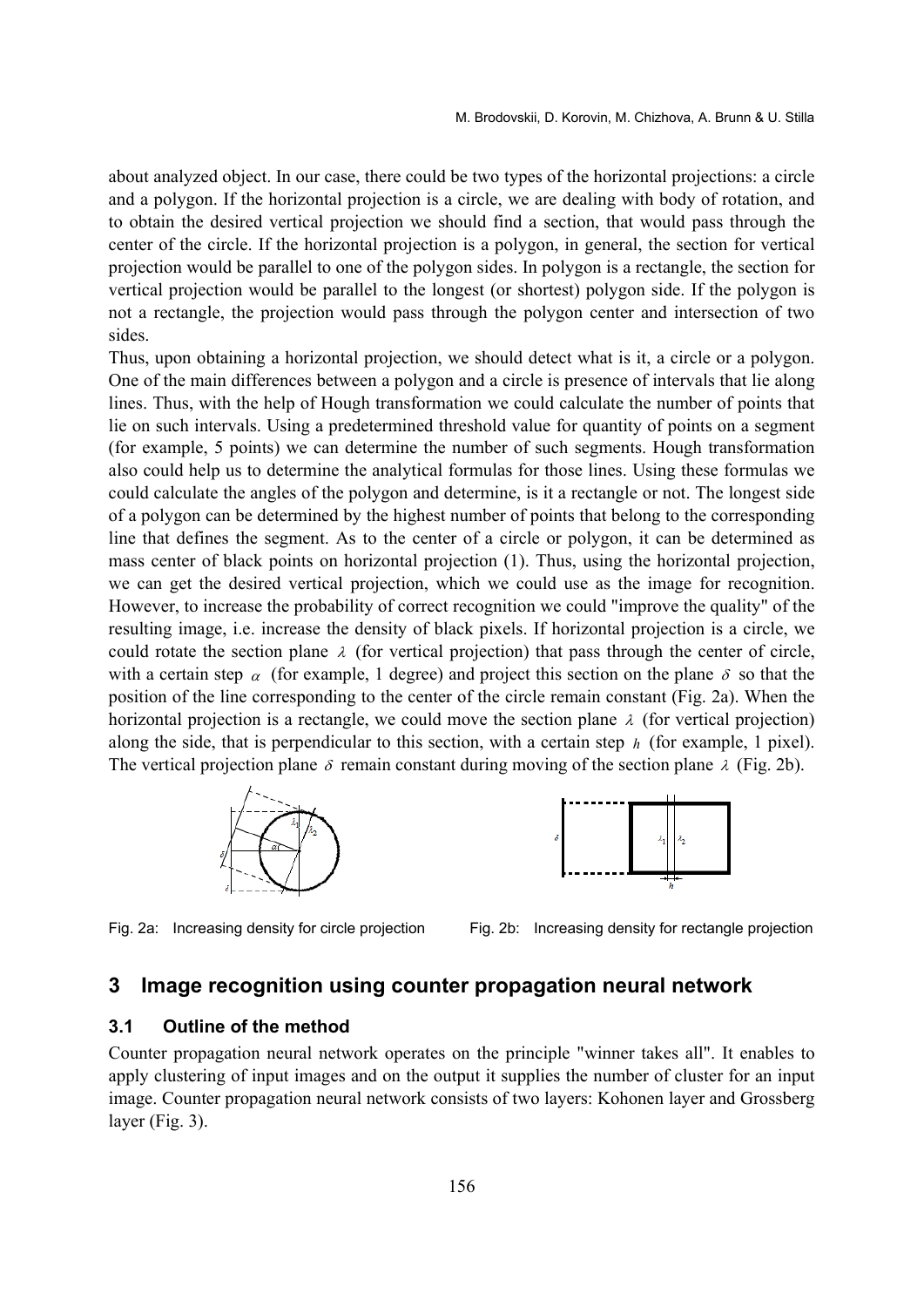

#### Fig. 3: Structure of Back propagation neural network

Values of Kohonen layer neurons are calculated as follows:

$$
K_i = \sum_{j=1}^{n} x_j w_{ji}, \quad i = 1, 2, ..., m
$$
 (Eq. 1)

A neuron with maximum value considered as "winner" neuron and on the output it supplies 1, other neurons supply 0 to the output. Let  $K_1, K_2, ..., K_m$  be the output values Kohonen layer. Grossberg layer allows us to match the "winner" neuron with the recognized cluster of objects. Values of Grossberg layer neurons are calculated using following formula:

$$
G_i = \sum_{j=1}^{m} k_j v_{ji} \, i = 1, 2, ..., m \, \tag{Eq. 2}
$$

In our application number of neurons in Kohonen and Grossberg layers are equal. First we train the Kohonen layer until each object cluster will activate only one unique neuron. Training of Kohonen layer is unsupervised training. For training we use formula:

$$
w^*_{ij} = w_{ij} + \eta (x_i - w_{ij})_{i} \quad i = 1, 2, ..., n \quad (Eq. 3)
$$

Where  $w_{ij}^*$  — new weight value,  $w_{ij}$  — current weight value,  $\eta$  — speed of training ( $\eta$  < 1). Then we train the Grossberg layer. We supply to the input of the network image from a specific cluster of objects, it activates corresponding neuron on Kohonen layer, then we set the weights for that neuron in the Grossberg layer so that on the output our network they activates neuron with the number of the corresponding cluster. In our case all weights for "winner" neuron will be equal to 0 except for the weight  $v_{ij}$  that is equal to 1, where *i* is the number of neuron winner, and *j* is the number of corresponding cluster.

To distinguish images supplied to the input of the counter propagation neural network, it is necessary to find characteristics that will allow differentiating one image from another. For this purpose we decide to use "characteristic" points, which we determine with the help of two following ways: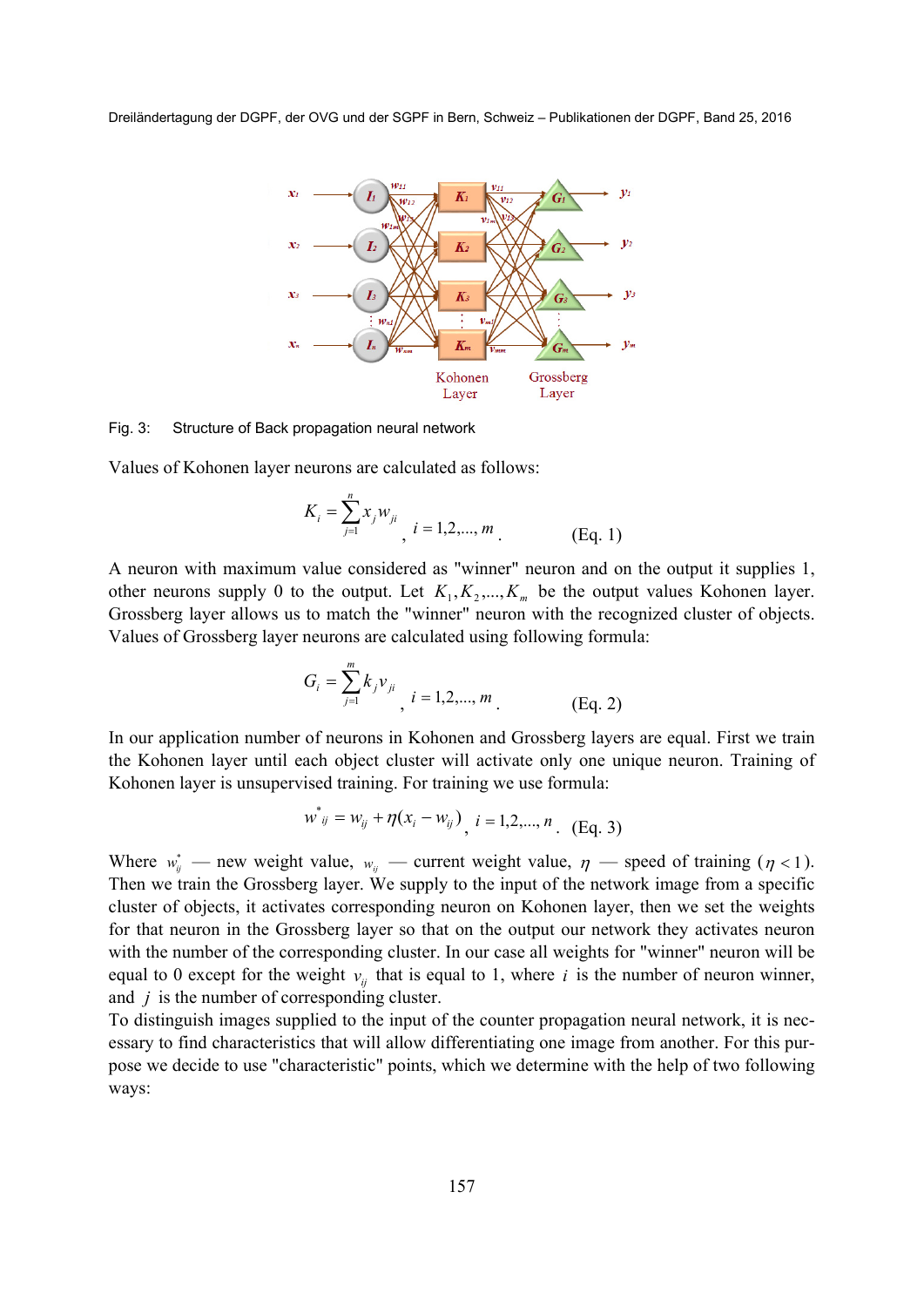- 1. Calculation the mass center and searching for two of the most nearest and two of the most distant points from the mass center.
- 2. Searching for critical points, i.e. points that have slope of the curve close to 0 or 90 degrees.

Let us review each of the methods in detail.

### **3.2 Calculation the mass center and searching for two of the most nearest and two of the most distant points from the mass center**

The choice of this method was determined by the fact that the distribution of points on a projection of the resulting three-dimensional point cloud and the original image must be approximately the same. In theory, the projection should be different from the original image only by density of points, but the pattern of point allocation should be the same.

For calculation of coordinates for mass center of points on the image we used the following formula:

$$
x_c = \frac{\sum_{k=1}^{n} x_k}{n}, \ \ y_c = \frac{\sum_{k=1}^{n} y_k}{n}
$$
 (Eq. 4)

Where  $(x_k, y_k)$  is the coordinates of black pixels on the image, and *n* is the number of black pixels in the image. Here and after by coordinates x and y we mean number of column and number of row on the intersection of which the pixel of interested is located. Numbering of columns and rows begin in the left low corner of image. Pixel in left low corner has coordinates (1;1).

Upon calculation of mass center (A, Fig. 4b) for black pixels on the image we search for 2 black pixels that are closest to the mass center (D and C, Fig. 4b) and 2 black pixels that are farthest form the mass center (D and E, Fig 4b), we also calculate the distances to those pixels from mass center. Moreover, when searching for the second closest or farthest pixels we do not take in account pixels from the circular neighborhood of the first corresponding point (Fig. 4b). The neighborhood radius is predefined (for example, 5% of the diagonal length of the image supplied to the input). For all received coordinates and distances we perform normalization, i.e. we divide each value by the length of the image diagonal. Obtained coordinates and lengths we supply to the input of the neural network in specific order.

The advantages of this method:

- It does not require the processing of original image except cropping on marginal black pixels;
- Density of points on the recognizable image may be less than the density of points on the reference image;
- Selected characteristic points allow differentiating a wide range of images.





Fig. 4a: Example of recognized image Fig. 4b: The image with mass center and related points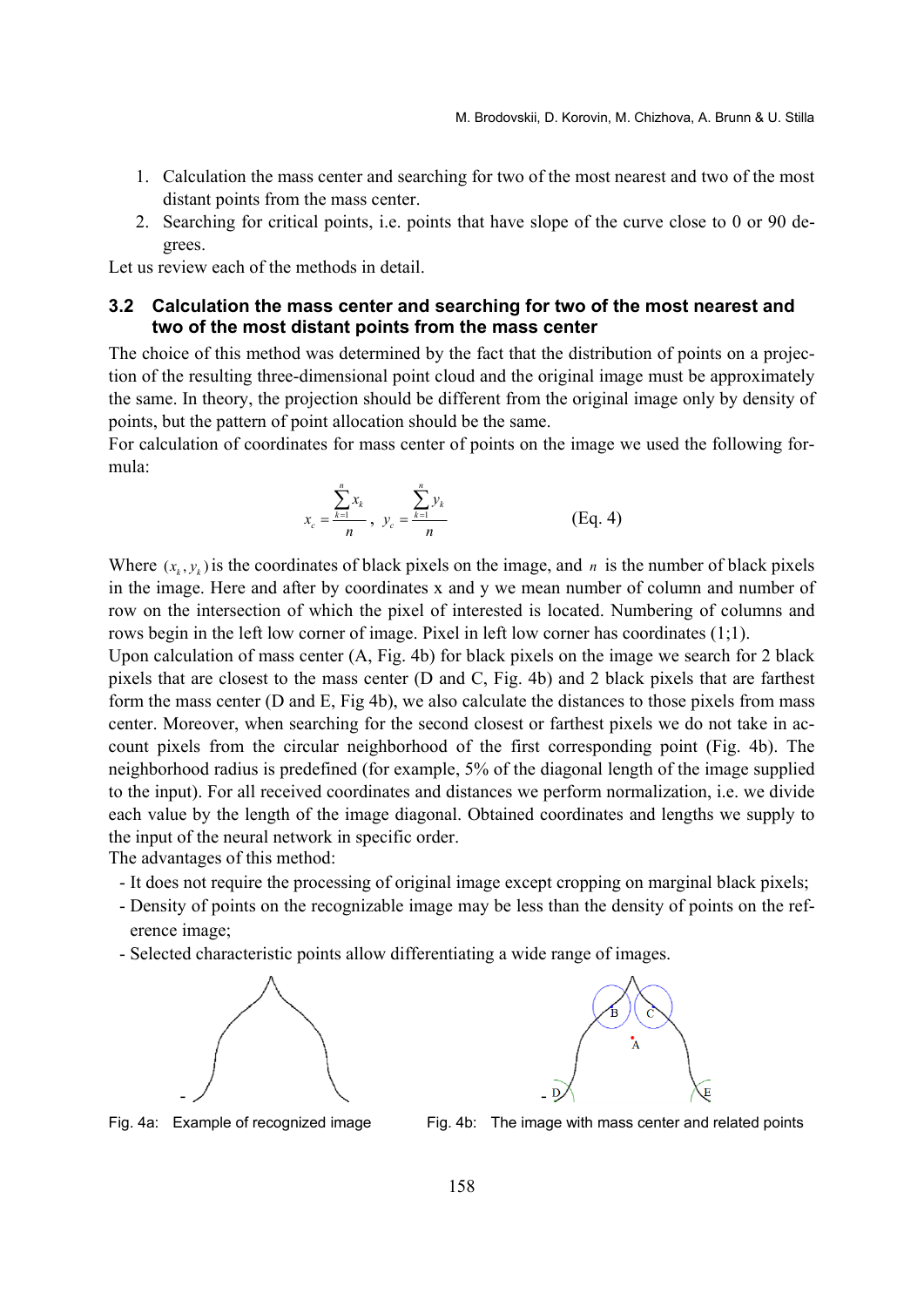#### **3.3 Searching for critical points**

With "critical points" we understand points on the pattern and input data, which have slope of the curve close to 0 or 90 degrees. This method is also suitable to us, since regardless of the distribution density of pixels on the reference image and the projection, the location of the critical points and its number pro cut (object) should be approximately the same.

For each black pixel of the image we search for two closest black pixels and consider two pairs of pixels  $B(x_0, y_0)$ ,  $A(x_1, y_1)$  and  $B(x_0, y_0)$ ,  $C(x_2, y_2)$  where  $B(x_0, y_0)$  —point of interest,  $A(x_1, y_1)$ and  $C(x_2, y_2)$  —two closest points (Fig. 4a). First, we calculate the slope coefficients of lines that pass through the selected pair of pixels:

$$
k_1 = \frac{y_1 - y_0}{x_1 - x_0}, \quad k_2 = \frac{y_2 - y_0}{x_2 - x_0} \tag{Eq. 5}
$$

Then, with the help of the coefficients, we calculate the angle of slope (Fig. 5b and 5c):

$$
\alpha_1 = \arctg(k_1), \ \alpha_2 = \arctg(k_2)
$$
 (Eq. 6)

Then calculate the angle for the point of interest as the average of those two angles of slope (Fig. 4d):

$$
\alpha_0 = \frac{\alpha_1 + \alpha_2}{2} \tag{Eq. 7}
$$

For each image we search for pixels, slope angle values of which are close to 0 or 90 degrees. We consider those points as critical and use them as characteristic points to compare images. Coordinates of such points we supply to the input of neural network in specific order. The number of such points is predefined.

Advantages of this method:

- It does not require the processing of original image except cropping on marginal black pixels;
- Density of points on the recognizable image may be less than the density of points on the reference image;
- Selected characteristic points allow differentiating a wide range of images.



Fig. 5a: Three nearest points Fig. 5b: Obtaining  $\alpha_1$  Fig. 5c: Obtaining  $\alpha_2$  Fig. 5d: Obtaining  $\alpha_0$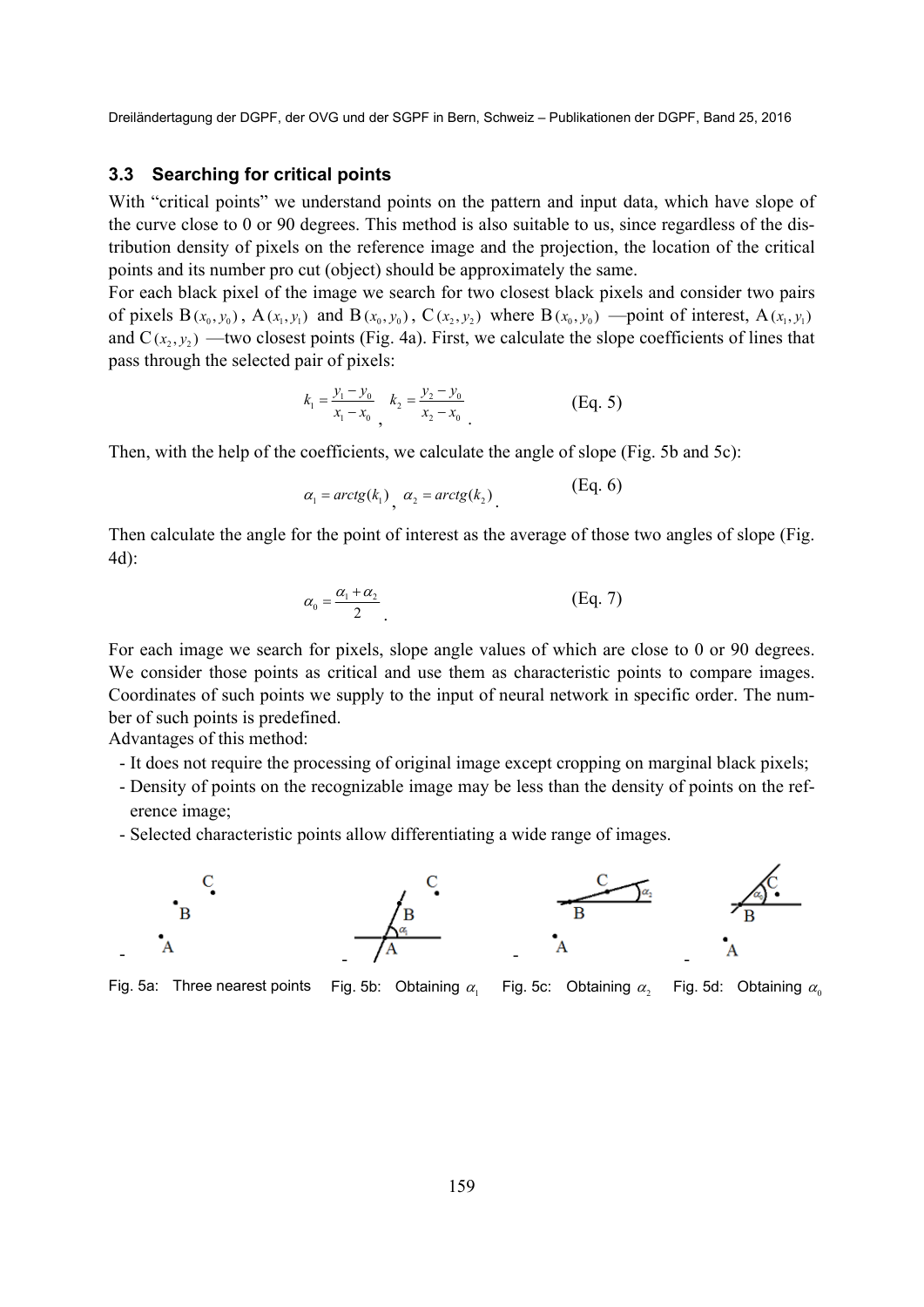# **4 Pattern recognition using perceptron**

### **4.1 Outline of the method**

Perceptron is one of the simplest neural networks, which allows variety of applications.



Fig. 6: Structure of perceptron with the hidden layer

Here we decide to use the hidden layer with the predefined number of neurons in it to increase an accuracy of image recognition. Values for neurons in the hidden layer are calculated as follows:

$$
H_i = \sum_{j=1}^{n} x_j w_{ji}, \quad i = 1, 2, ..., m
$$
 (Eq. 8)

Then, to determine output values of hidden layer we apply function *f* to each neuron:

$$
h_i = f(H_i) \quad i = 1, 2, ..., m \tag{Eq. 9}
$$
\n
$$
f(x) = \frac{1}{1 + e^{-x}} \tag{Eq. 10}
$$

Calculating of output values for working layer neurons is similar:

$$
P_i = \sum_{j=1}^{n} h_j v_{ji}, \quad i = 1, 2, ..., k,
$$
 (Eq. 11)

$$
y_i = f(P_i) \quad i = 1, 2, ..., k
$$
 (Eq. 12)

Perceptron training is supervised. We supply data from reference images to the input of perceptron and make an adjustments of weights based on deviation from intended output. Weights adjustment is made using back propagation training rule: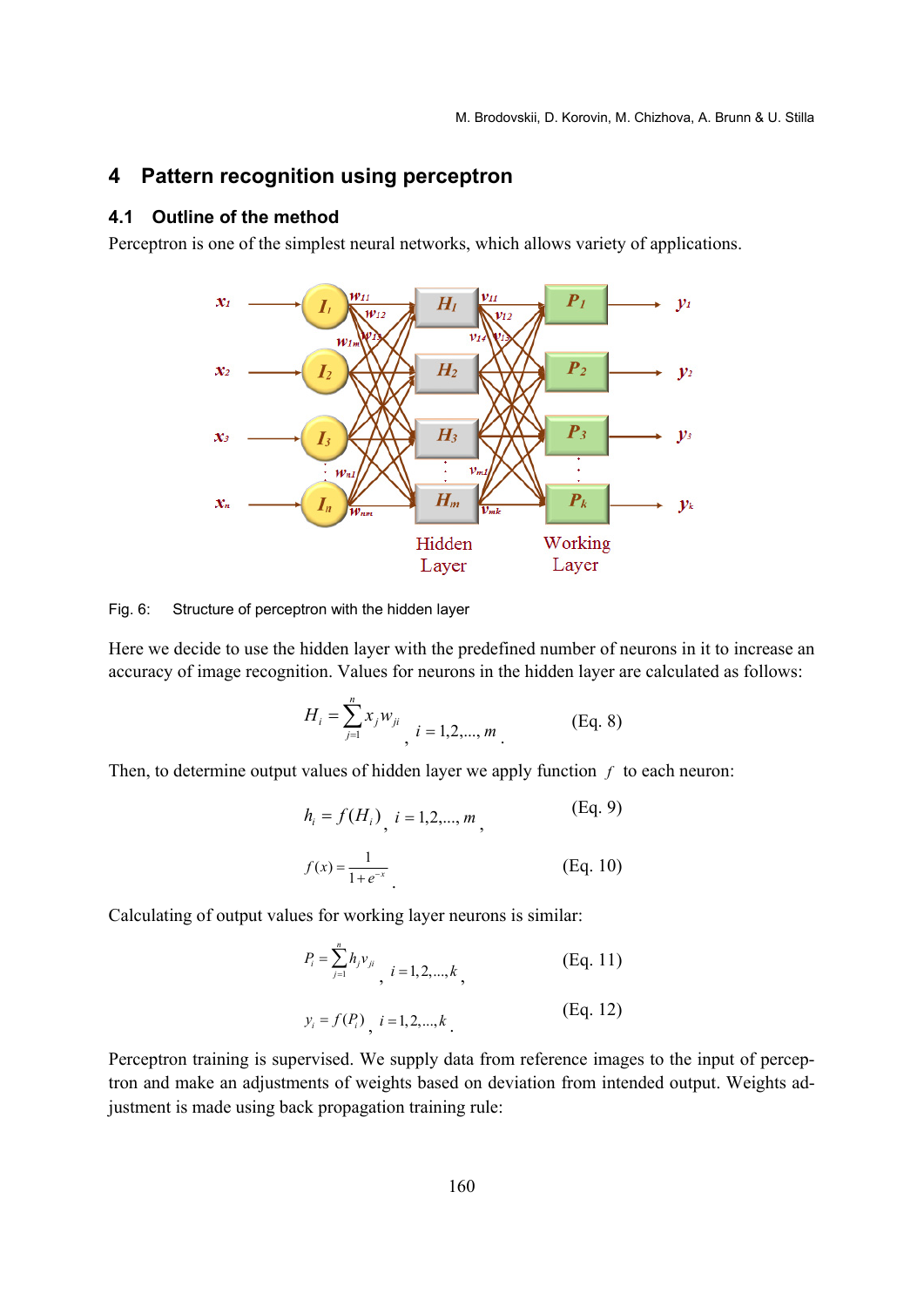$$
\delta_i^{(1)} = z_i - y_i, \ i = 1, 2, \dots, k \,, \tag{Eq. 13}
$$

$$
\delta_i^{(2)} = \sum_{j=1}^k \nu_{ij} \delta_j \, , \, i = 1, 2, ..., m \, , \tag{Eq. 14}
$$

$$
w_{ij}^* = w_{ij} + \eta \delta_j^{(2)} \left( h_j \left( 1 - h_j \right) \right) x_i, \ i = 1, 2, ..., n, \ j = 1, 2, ..., m,
$$
 (Eq. 15)

$$
v_{ij}^* = v_{ij} + \eta \delta_j^{(1)} \left( y_j \left( 1 - y_j \right) \right) h_i, \ i = 1, 2, ..., m, \ j = 1, 2, ..., k. \tag{Eq. 16}
$$

Where  $z_i$  — intended output,  $\delta_i^{(1)}$  — errors of working layer,  $\delta_i^{(2)}$  — errors of hidden layer,  $w_i^*$ and  $v_{ij}^*$  — new weight values,  $\eta$  — speed of training ( $\eta$  < 1).

In this case to the input of perceptron we supply a matrix with elements that equal 0 or 1. We will use adjacency matrix as an input, obtaining of which will be described below. The number of neurons in our working layer of perceptron coincide with the number of reference images. At the output we get 0 values from all neurons except the one, number of which, corresponds to cluster of recognized image.

### **4.2. Dividing the image into rectangles, adjacency of which is determined based on connected pixels**

The point of this method is to divide an image into predetermined number of rectangles (for example, 400 (20x20) rectangles). All rectangles have the same size. The width and height of the rectangles are calculated as follows:

$$
w_s = \frac{w_i}{n}, \quad h_s = \frac{h_i}{n} \tag{Eq. 17}
$$

Where  $w_i$  *u*  $h_i$  are width and height of the image, respectively, and  $n \times n$  is predetermined number of rectangles. To get rectangles width and height as integers we add missing rows and columns of white pixels to the image edges.

To determine connection between pixels we start to move along the bottom border of the lower left corner of the image, we search for first pixel. As we find it we connect it to the nearest pixel. Next for this nearest pixel we also search for the nearest pixel, excluding from our search the first pixel, and so on. Thus, we consistently connect all black pixels on the image in one curve. Two neighboring rectangles (each rectangle have only 8 neighboring rectangles) are considered adjacent if there are two connected points, one of which belongs to the one rectangle, and the other — to the other rectangle. So we define the adjacency of neighboring rectangles (Fig. 7c). Then we create adjacency matrix of these rectangles as follows. We enumerate all rectangles from 1 to *k* where  $k = n \times n$ . Then we take a zero matrix with the size  $k \times k$ , and write in it 1 at the intersection of  $i$ -th row and the  $j$ -th column, if rectangles with numbers  $i$  and  $j$  are adjacent. Obviously, such a matrix would be symmetric. This matrix we supply to the input of the perceptron.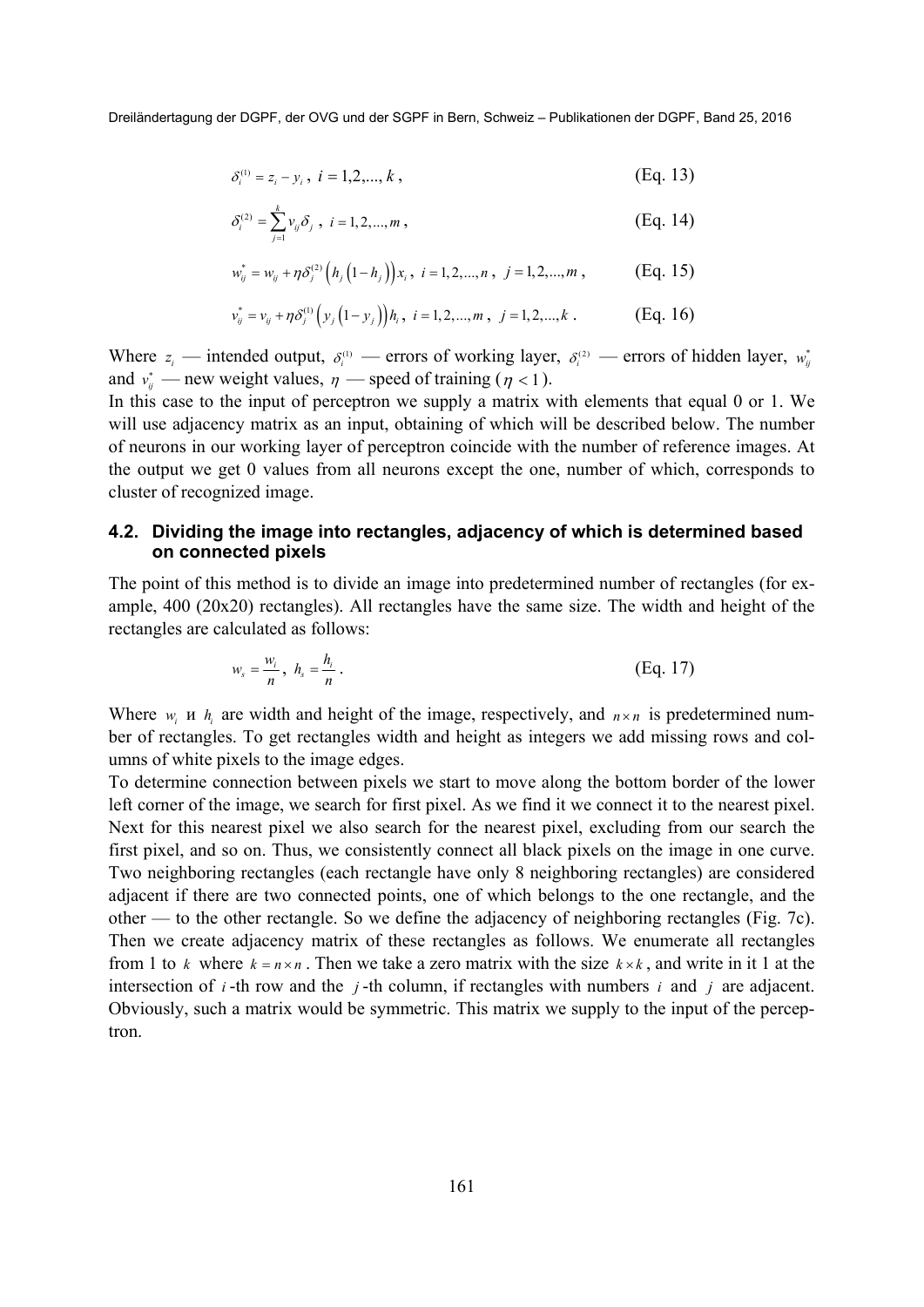

Advantages of this method:

- It does not require the processing of original image except cropping on marginal black pixels;
- Density of points on the recognizable image may be less than the density of points on the reference image;
- It is less sensitive to minor changes (within the same rectangle) and preserves the overall structure of the image;
- Selected characteristic points allow differentiating a wide range of images.

### **5 Results**

To test our methods we require some training set. We simulated vertical projections of corresponding point clouds. The only way to do it is to change reference images somehow to make them similar to projections from 3D point cloud. We decide to take black pixels from reference images and change their location with the help of probability theory (Fig. 8a and 8b). We predefine to argument *p* and *r* . First argument is responsible for density of pixels, second argument is responsible for location change. For every black pixel on the image we generate random variable *V* that is evenly distributed on the interval [0;1]. If  $V < p$  than we changed the location for the pixel of interest to  $(x_0 + t, y_0 + t)$  where *t* is integer random variable that is evenly distributed on the interval  $[-r; r]$ . If  $V \geq p$  then we delete the pixel of interest, i.e. replace it with white pixel. So if  $V = 1$  we do not delete any black pixel, if  $V = 0$  we delete all black pixels. For test and training sets we use for  $\frac{p}{q}$  integer values from 50 to 100, and for  $r$  we use integer values from 1 to 4.





Fig. 8a: Example of reference image Fig. 8b: Image after simulation vertical projection with  $p = 50$ ,  $r = 4$ 

The perceptron showed the best results. For domes we divided images on 20x20 rectangles and used perceptron with 28 neurons in hidden layer, it recognized correctly 13 of 14 images at average. For roofs we divided images on 20x20 rectangles and used perceptron with 15 neurons in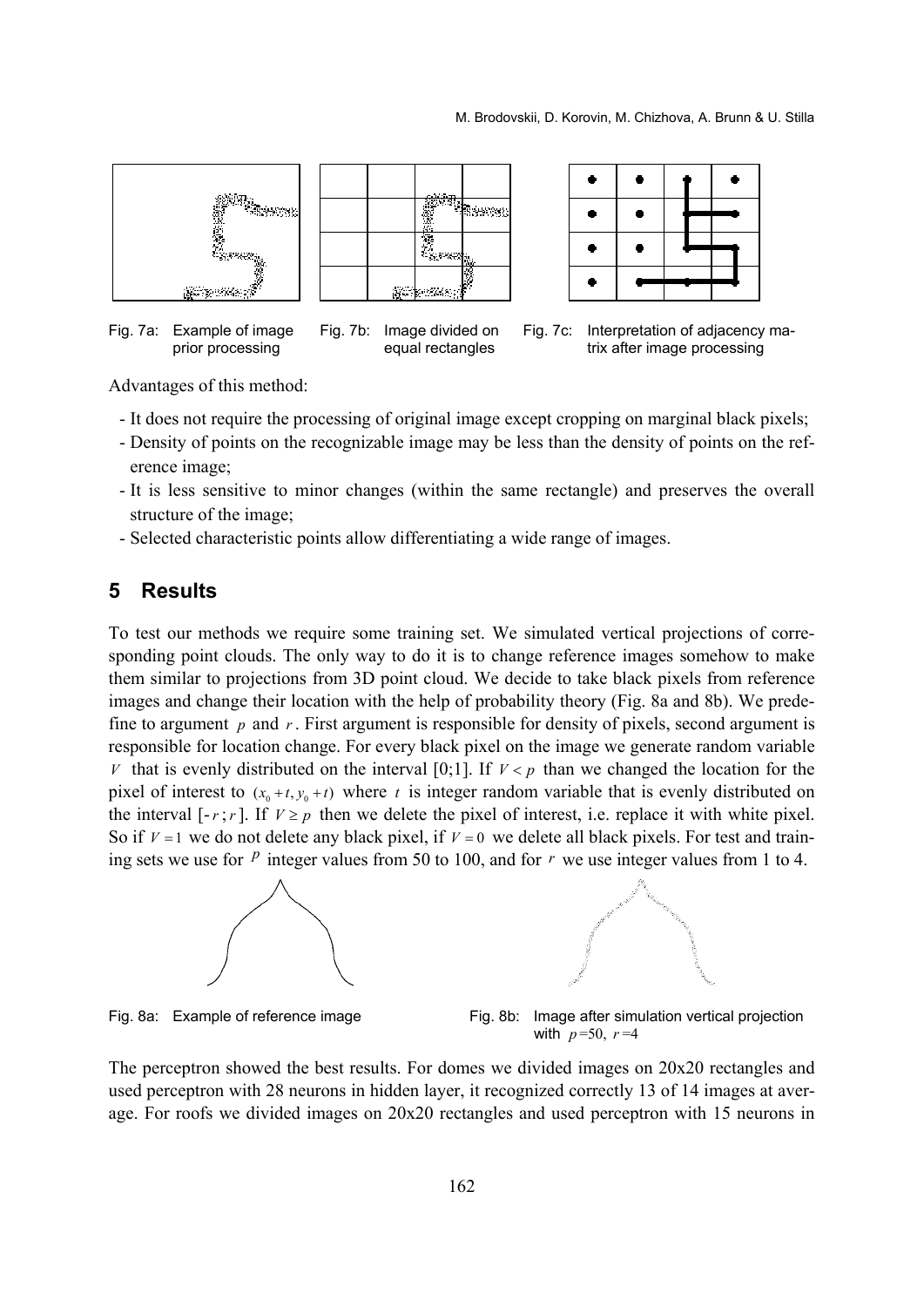hidden layer, it sometimes made only 1 mistake for roofs generated with  $r=4$ , but mostly it recognized all roofs with no mistake. For crosses we divided images on 20x20 rectangles and used perceptron with 15 neurons in hidden layer, it recognized all crosses with no mistake.

Counter propagation neural network and mass center calculation method also showed good results. At average for domes 12 of 14, for crosses 6 of 7 and for roofs 5 of 6 images were recognized correctly. For the neighborhood radius we used the value equal to 10% of the diagonal length of the image.

Unfortunately, counter propagation neural network and critical points method showed poor results. For reference images it allows to correctly recognize all the images but for simulated images it mistakes for 3 and more images for every structural element. It could be explained by the fact that for proper angle of slope calculation curves on the image should have width of 1 or 2 pixels. Otherwise proposed method of slope angle calculation shows wrong results.

# **6 Conclusion**

Obtained results tell us that not always we could determine structural element of the church correctly with 100% accuracy. But proposed methods showed their efficiency and more than that it is only the first steps and there is some room for further enhancements. For example, new algorithm for slope angle calculation in counter propagation neural network and critical points method could be developed. If we would be able to differentiate outer pixels out of others those method could be successful. As for counter propagation neural network and mass center calculation method there could be developed some algorithms that resolve issues with unsymmetrical results (for example, if point B would be in the uppermost black pixel, point C with equal possibility could be in the left side and on the right side of the image; Fig. 3b). And for perceptron there are plenty of opportunities. We could increase the number of hidden layers, we could change neuron activation functions and we could enhance method of rectangle adjacency determine.

# **7 Acknowledgements**

We would like to thank the students of Ivanovo State Power Engineering University – Anatolii Bolshakov and Maksim Lobanov - for program realization of our algorithms.